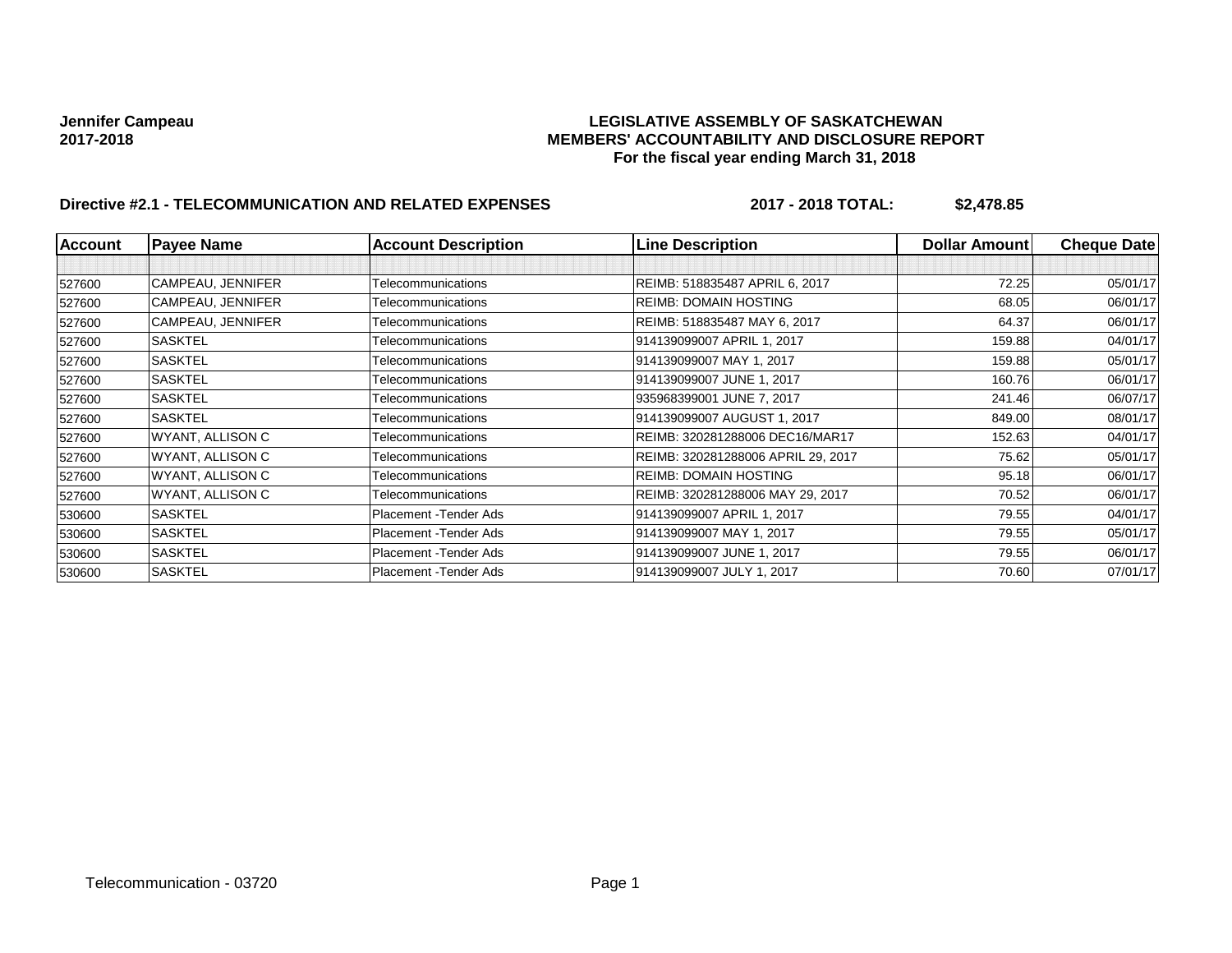## **LEGISLATIVE ASSEMBLY OF SASKATCHEWAN MEMBERS' ACCOUNTABILITY AND DISCLOSURE REPORT For the fiscal year ending March 31, 2018**

# **Directive #3.1 - MLA TRAVEL AND LIVING EXPENSES 2017 - 2018 TOTAL: \$9,257.70**

| <b>Account</b> | <b>Payee Name</b> | <b>Account Description</b>  | <b>Line Description</b>           | <b>Dollar Amount</b> | <b>Cheque Date</b> |
|----------------|-------------------|-----------------------------|-----------------------------------|----------------------|--------------------|
|                |                   |                             |                                   |                      |                    |
| 541900         | CAMPEAU, JENNIFER | <b>Elected Rep - Travel</b> | MLA TRAVEL APRIL 3-6, 2017        | 728.50               | 04/06/17           |
| 541900         | CAMPEAU, JENNIFER | Elected Rep - Travel        | MLA TRAVEL APRIL 9-13, 2017       | 723.85               | 04/13/17           |
|                |                   |                             | APRIL 2017 MLA REGINA             |                      |                    |
| 541900         | CAMPEAU, JENNIFER | Elected Rep - Travel        | <b>ACCOMMODATION</b>              | 1,500.00             | 04/24/17           |
| 541900         | CAMPEAU, JENNIFER | <b>Elected Rep - Travel</b> | MLA TRAVEL APRIL 24-26, 2017      | 659.05               | 04/26/17           |
| 541900         | CAMPEAU, JENNIFER | <b>Elected Rep - Travel</b> | MLA TRAVEL MAY 2-4, 2017          | 680.10               | 05/04/17           |
| 541900         | CAMPEAU. JENNIFER | <b>Elected Rep - Travel</b> | MLA TRAVEL MAY 8-11, 2017         | 745.60               | 05/11/17           |
| 541900         | CAMPEAU, JENNIFER | <b>Elected Rep - Travel</b> | MLA TRAVEL MAY 15-18, 2017        | 745.60               | 05/18/17           |
| 541900         | CAMPEAU, JENNIFER | Elected Rep - Travel        | MAY 2017 MLA REGINA ACCOMMODATION | 1,550.00             | 05/24/17           |
| 541900         | CAMPEAU, JENNIFER | Elected Rep - Travel        | MLA TRAVEL JUNE 7, 2017           | 313.05               | 06/07/17           |
| 541900         | CAMPEAU, JENNIFER | Elected Rep - Travel        | MLA TRAVEL: JUNE 17-18, 2017      | 311.95               | 06/18/17           |
|                |                   |                             | JUNE 2017 MLA REGINA              |                      |                    |
| 541900         | CAMPEAU, JENNIFER | <b>Elected Rep - Travel</b> | <b>ACCOMMODATION</b>              | 1,300.00             | 07/06/17           |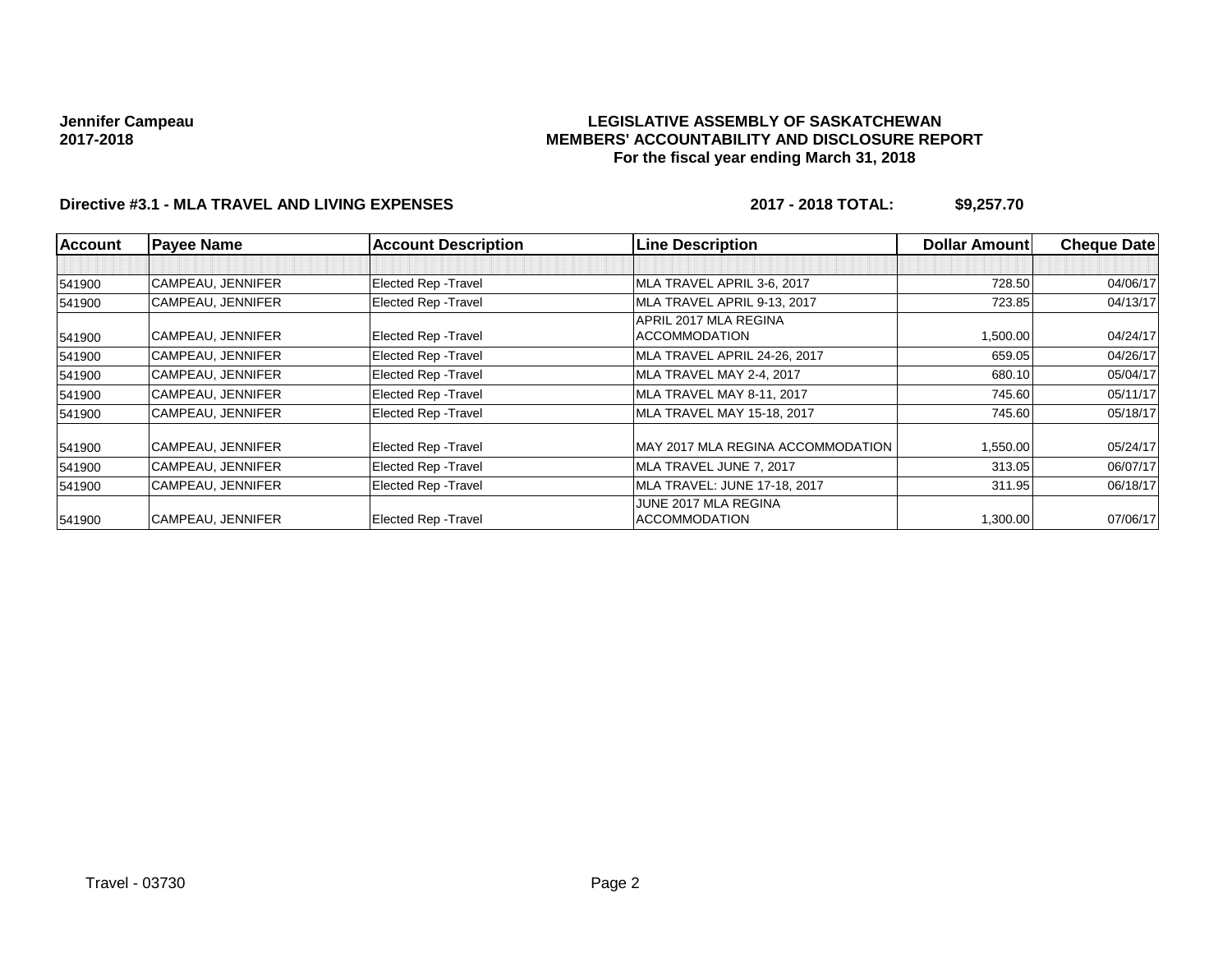## **LEGISLATIVE ASSEMBLY OF SASKATCHEWAN MEMBERS' ACCOUNTABILITY AND DISCLOSURE REPORT For the fiscal year ending March 31, 2018**

# **Directive #4.1 - CONSTITUENCY SERVICE EXPENSES 2017 - 2018 TOTAL: \$19,677.63**

| <b>Account</b> | <b>Payee Name</b>                                   | <b>Account Description</b>                | <b>Line Description</b>                           | <b>Dollar Amount</b> | <b>Cheque Date</b> |
|----------------|-----------------------------------------------------|-------------------------------------------|---------------------------------------------------|----------------------|--------------------|
|                |                                                     |                                           |                                                   |                      |                    |
| 522000         | FORTRESS PROPERTIES INC.                            | Rent of Ground, Buildings and Other Space | APRIL CONSTITUENCY OFFICE RENT                    | 3,438.06             | 04/01/17           |
| 522000         | ICR COMMERCIAL REAL ESTATE                          | Rent of Ground, Buildings and Other Space | MAY CONSTITUENCY OFFICE RENT                      | 1,360.23             | 04/01/17           |
| 522000         | <b>ICR COMMERCIAL REAL ESTATE</b>                   | Rent of Ground, Buildings and Other Space | JUNE CONSTITUENCY OFFICE RENT                     | 1,360.23             | 04/01/17           |
| 522000         | ICR COMMERCIAL REAL ESTATE                          | Rent of Ground, Buildings and Other Space | APRIL CONSTITUENCY OFFICE RENT                    | 1,360.23             | 04/01/17           |
| 522200         | TOSHIBA OF CANADA LTD.                              | Rent of Photocopiers                      | <b>COPIER CHARGES</b>                             | 223.42               | 05/01/17           |
| 522700         | <b>SASKPOWER CORPORATION</b>                        | Utilities - Electricity and Nat Gas       | 510004547822 JUNE 8, 2017                         | 251.01               | 06/08/17           |
| 525000         | MINISTER OF FINANCE-MINISTRY<br>OF CENTRAL SERVICES | Postal, Courier, Freight and Related      | APRIL 2017 MAIL SERVICES                          | 40.97                | 06/09/17           |
| 525000         | MINISTER OF FINANCE-MINISTRY<br>OF CENTRAL SERVICES | Postal, Courier, Freight and Related      | MAY 2017 MAIL SERVICES                            | 40.97                | 07/05/17           |
| 525000         | MINISTER OF FINANCE-MINISTRY<br>OF CENTRAL SERVICES | Postal, Courier, Freight and Related      | JUNE 2017 MAIL SERVICES                           | 41.00                | 08/01/17           |
| 528000         | <b>PRAIRIEFUSION CONSULTING INC.</b>                | <b>Support Services</b>                   | TECHNOLOGY SUPPORT SERVICES                       | 137.80               | 06/01/17           |
| 530300         | MARU GROUP CANADA INC.                              | Primary Research/Focus group              | AD HOC CONSULTING - NO GST                        | 607.15               | 07/01/17           |
| 530500         | <b>CREATIVE OUTDOOR</b><br><b>ADVERTISING</b>       | <b>Media Placement</b>                    | <b>ADVERTISING</b>                                | 1,620.00             | 04/01/17           |
| 530500         | KONCEPT SIGN GROUP INC.                             | Media Placement                           | <b>ADVERTISING</b>                                | 395.74               | 05/19/17           |
| 530500         | KONCEPT SIGN GROUP INC.                             | Media Placement                           | REMOVING ADVERTISEMENT - NO GST                   | 71.55                | 08/01/17           |
| 530500         | <b>SASKTEL CENTRE</b>                               | Media Placement                           | <b>ADVERTISING</b>                                | 5,500.00             | 05/01/17           |
| 550200         | <b>STARPHOENIX</b>                                  | Books, Mags and Ref Materials             | ACCT# 392875 4M RENEWAL-NO GST                    | 152.00               | 05/17/17           |
| 550200         | <b>STARPHOENIX</b>                                  | Books, Mags and Ref Materials             | RTV - J. CAMPEAU - CANCEL SERVICE<br><b>EARLY</b> | (129.75)             | 07/06/17           |
| 555000         | <b>STAPLES BUSINESS DEPOT</b>                       | Other Material and Supplies               | 98207 COMPUTER/SOFTWARE/MISC-NO<br><b>GST</b>     | 44.99                | 05/09/17           |
| 555000         | <b>STAPLES BUSINESS DEPOT</b>                       | <b>Other Material and Supplies</b>        | 98207 MISC.&OFFICE SUPPLIES                       | 56.30                | 05/12/17           |
| 555000         | <b>STAPLES BUSINESS DEPOT</b>                       | Other Material and Supplies               | 98207 SOFTWARE/MISC.&OFFICE<br><b>SUPPLIES</b>    | 74.14                | 05/13/17           |
| 555000         | WYANT, ALLISON C                                    | Other Material and Supplies               | <b>REIMB: MISC. &amp; OFFICE SUPPLIES</b>         | 48.59                | 04/07/17           |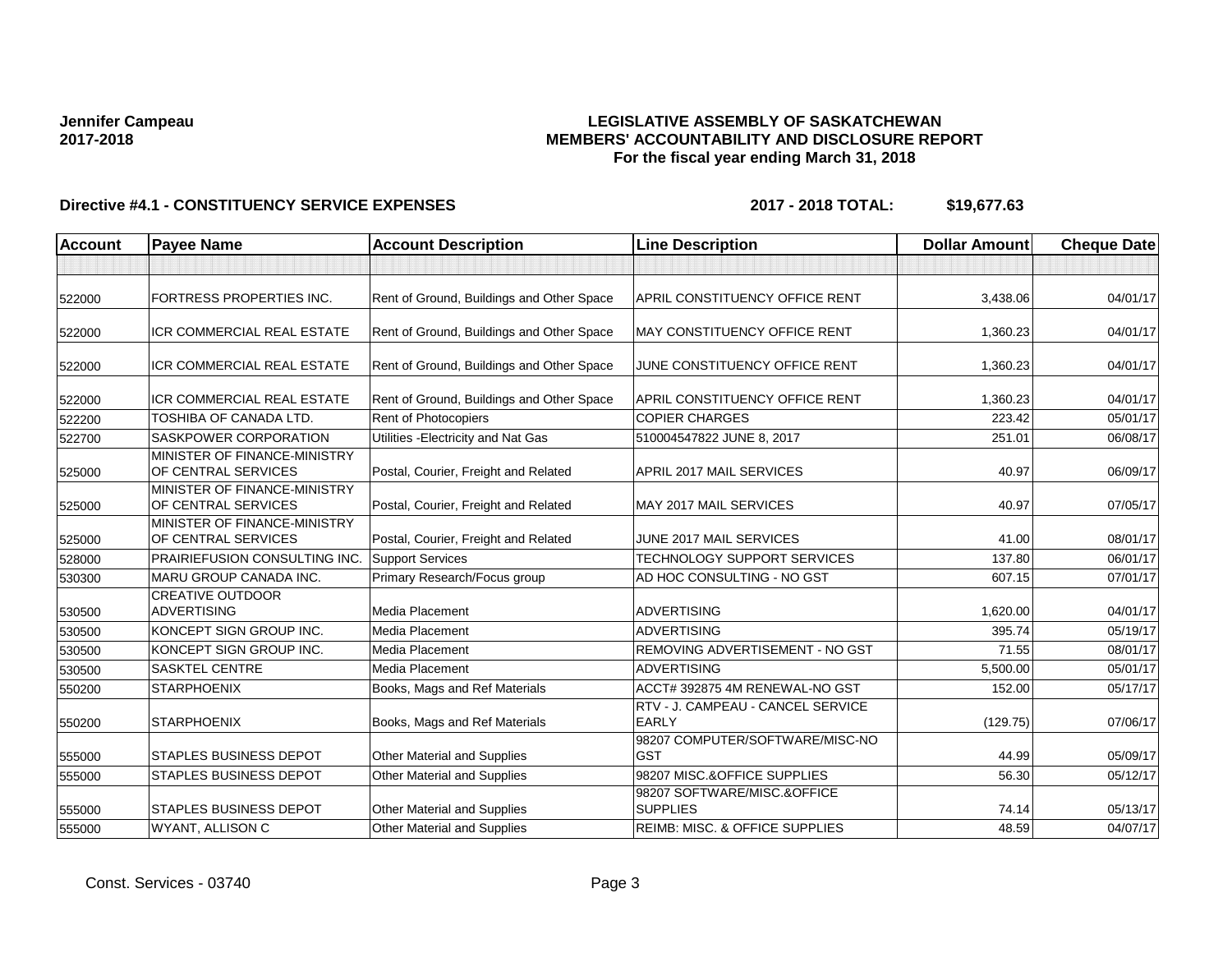## **LEGISLATIVE ASSEMBLY OF SASKATCHEWAN MEMBERS' ACCOUNTABILITY AND DISCLOSURE REPORT For the fiscal year ending March 31, 2018**

# **Directive #4.1 - CONSTITUENCY SERVICE EXPENSES 2017 - 2018 TOTAL: \$19,677.63**

| <b>Account</b> | <b>Pavee Name</b>              | <b>Account Description</b> | <b>ILine Description</b>        | Dollar Amount | <b>Cheque Datel</b> |
|----------------|--------------------------------|----------------------------|---------------------------------|---------------|---------------------|
|                |                                |                            |                                 |               |                     |
|                |                                |                            | 98207 COMPUTER/SOFTWARE/MISC-NO |               |                     |
| 564300         | <b>ISTAPLES BUSINESS DEPOT</b> | Computer Hardware - Exp.   | <b>GST</b>                      | 1.630.39      | 05/09/17            |
|                |                                |                            | 98207 COMPUTER/SOFTWARE/MISC-NO |               |                     |
| 564600         | <b>ISTAPLES BUSINESS DEPOT</b> | Computer Software - Exp    | <b>GST</b>                      | 187.51        | 05/09/17            |
|                |                                |                            | 98207 SOFTWARE/MISC.&OFFICE     |               |                     |
| 564600         | <b>ISTAPLES BUSINESS DEPOT</b> | Computer Software - Exp    | <b>SUPPLIES</b>                 | 152.60        | 05/13/17            |
| 588950         |                                |                            | Prepaid Expense Adjustment      | 1.012.50      | 04/01/17            |